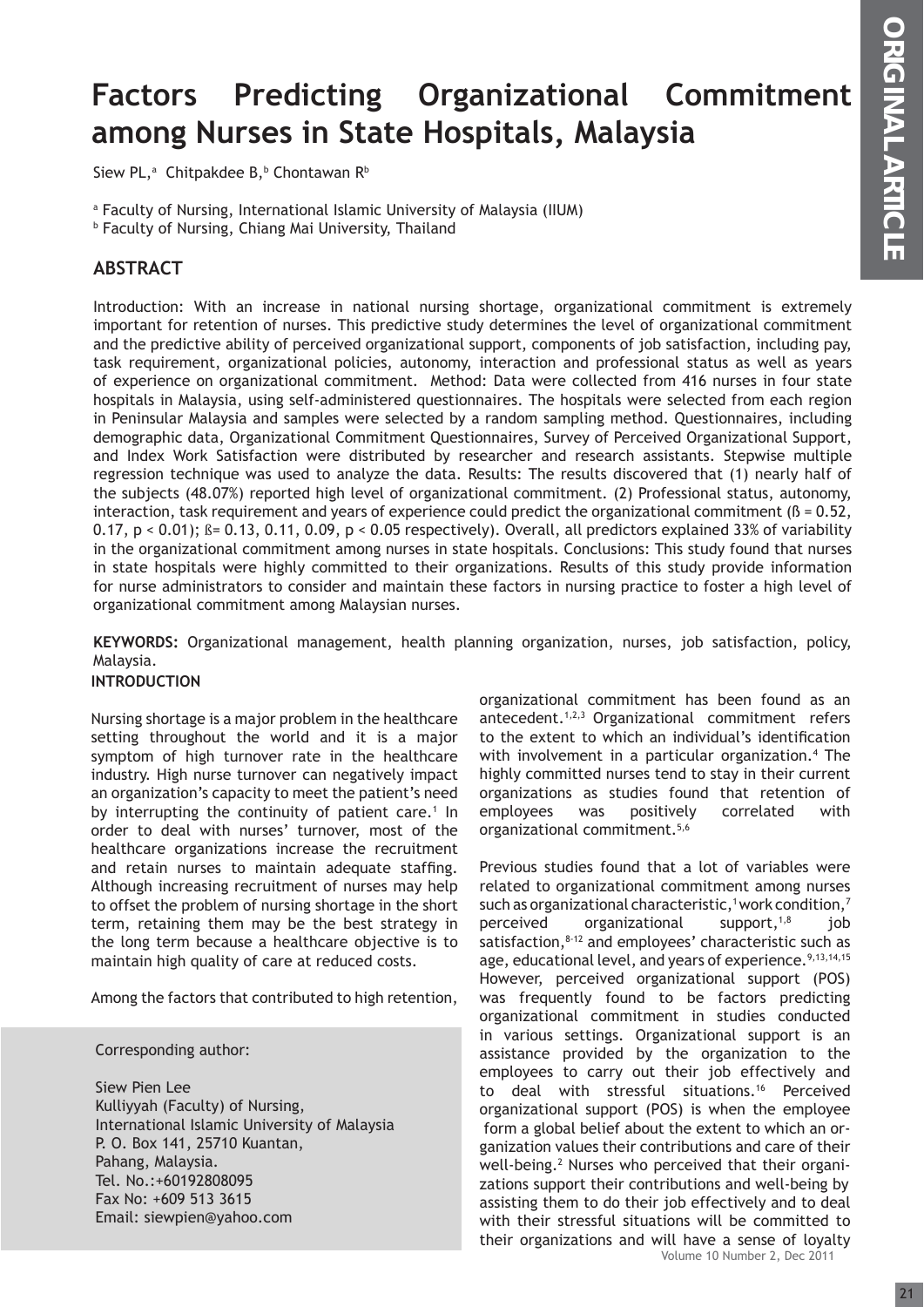than those who do not perceive it so. This belief was confirmed by a study that showed nurses who worked in organizations that valued their contributions and cared for their well-being were highly committed to their organizations.1

Job's satisfaction was another factor frequently found to be positively correlated with an organizational commitment. Job's satisfaction is the extent to which an individual likes his or her job.<sup>17</sup> Nurses who were satisfied with their job also felt happy and stayed in their organizations, as many studies found that high level of job satisfaction contributed to a high level of organizational commitment amongst employees.8,9,10,15,18,19 In terms of components of job satisfaction, pay, autonomy, task requirement, organizational policies, interaction, professional status, work itself, promotion opportunity, supervision, and co-workers are frequently addressed in the nursing literatures. Nurses who were satisfied with these components were likely to stay in their current organizations.11,20-23

Besides job satisfaction and POS, year of experience is another factor positively related to organizational commitment among nurses in various studies.<sup>9,13,14,24</sup> Nurses with long years of experience tend to be more committed to their organization than those with short years of experience because the long period of working will accumulate to much benefit such as high salary, good pension plan, high increment, more vacation leaves, bonuses and other benefits. Furthermore, the longer nurses work with the organization, the more sense of belonging they feel as part of the organizations.

In Malaysia, the total number of nursing personnel is 79700, which makes up 75% of the total healthcare workforce. Nevertheless, the turnover rate of nurses in Malaysia had increased more than 50% from the year 2005 to the year 2010 with the number of 400 to 1049 nurses leaving their present workplace. In addition, Malaysia also faces the migration of nurses with an attrition rate of 400 per year and currently about 25,000 Malaysian nurses are working in other countries such as in the Middle East and other countries.25 Because of this situation; Malaysia is expected to face a shortage of nurses in the future. Malaysia is still facing a deficit of 7,000 nurses per year and it is estimated that a total of 70,000 nurses will be required by the year 2020.<sup>25</sup>

Nurses in most hospitals play an important role in taking care of clients 24 hours a day. They are the ones who have the variety of tasks to perform and need to cope with many tasks in many places in hospitals. At the same time, nurses are often blamed for declined standards of nursing care, rather than the structural factors such as staffing shortage, working conditions and lack of support.<sup>26</sup>

Volume 10 Number 2, Dec 2011 Literature showed that Malaysian nurses had low to moderate satisfactions towards their jobs in all

the components of job's satisfaction, including satisfaction with supervisor, job variety, closure, compensation, co-worker, human-resource management or management policies, pay, task requirement, interaction, organizational policies, autonomy and professional status.27-30 There was no study found in Malaysia regarding POS, while for the organizational commitment, a study found that Malaysian nurses were more committed to their organizations compared to nurses in England.27 However, the study did not indicate the level of organizational commitment. In addition, there was no study regarding the correlation between each component of job's satisfaction and organizational commitment, and POS and organizational commitment in nurse population found in Malaysia.

Thus, inconsistency of results from the literature review regarding the relationship between components of job satisfaction and organization commitment from other countries, lacking of study regarding POS and organizational commitment and uncertainty in level of organizational commitment among nurses in Malaysia, the knowledge regarding POS, components of job's satisfaction and organizational commitment in Malaysia need to be further explored. Therefore, this study is to determine the level of organizational commitment and the predictability in organizational commitment that can be explained by factors, including POS, components of job satisfaction including pay, autonomy, task requirement, organizational policies, interaction, and professional status as well as years of experience on organizational commitment among nurses working in state hospitals in Malaysia. Results of this study will provide basic information for nurse administrators in developing appropriate strategies to enhance organizational commitment among nurses in Malaysia.

# **METHODOLOGY**

# **Conceptual framework**

Figure 1 is the conceptual framework of the study. The conceptual framework of this study believes that nurses, who perceived high organizational support, satisfied with each component of job satisfaction and had longer years of experience as a nurse will be committed to their organizations.

### **Sampling technique**

This study was conducted in state hospitals in Peninsular Malaysia. Twelve state hospitals in Peninsular Malaysia were divided into four main areas according to the four regions which were northern region, east coast region, central region and southern region. Four hospitals were selected from each region to be the setting and 416 nurses were selected from four state hospitals by simple random sampling method, to complete the designed questionnaires.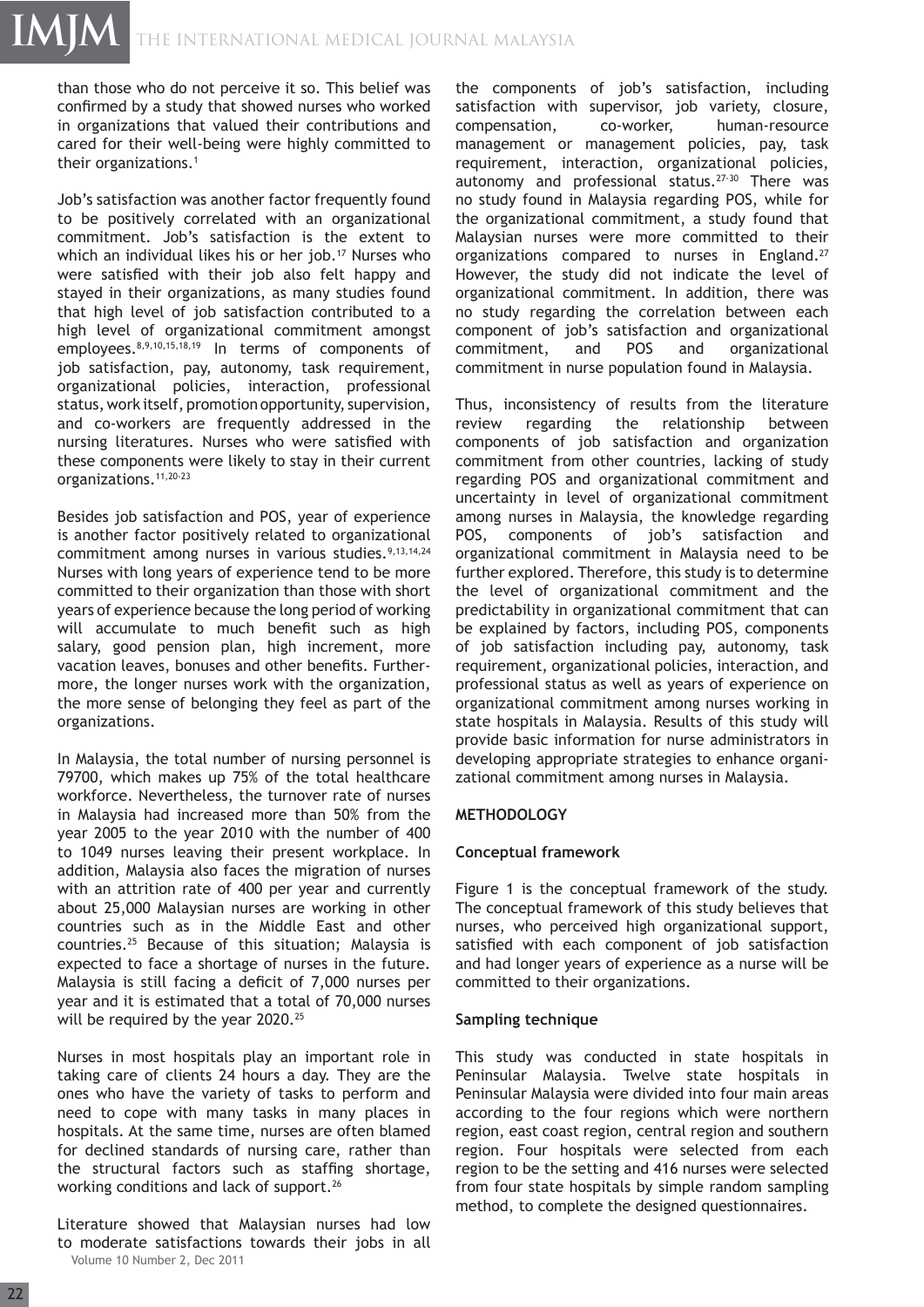

**Figure 1**. Conceptual framework of the study

# **Instruments**

The instrument used in this study composed of four parts. Part one was demographic data developed by the researcher. Part two was 8 items of Survey of Perceived Organizational Support (SPOS) to measure perceived organizational support of nurses.<sup>31</sup> Part three was part B (44 items) of Index of Work Satisfaction  $(IWS),<sup>17</sup>$  and part four was 9 items of Organizational Commitment Questionnaires (OCQ).4 The response categories were using 7-point Likert like scale ranging from 1 (strongly disagree) to 7 (strongly agree). The negative worded items were reverse-scored. The scores were then summed and divided by the number of items to attain a mean. The instruments used were tested for validity and reliability in many different professions, including nursing. In this study, the internal consistency value of SPOS, IWS and OCQ were 0.80, 0.80 and 0.95 respectively. The internal consistency for components of IWS, including pay, autonomy, task requirement, organizational policies, interaction and professional status ranged between 0.67 to 0.72.

# **Procedure of data collection**

After approval from graduated committee, Faculty of Nursing, Chiang Mai University, Director of the four state hospitals in Malaysia and National Institute of Health, Ministry of Health, Malaysia, the package of questionnaires consisting: information sheet, inform consent forms, questionnaires, were distributed to the selected sample. The information sheet explained the objective of study, method for assurance of confidentially and anonymity, and time frame for completion of the questionnaires. The returned questionnaires were collected by the researcher after two weeks. Fifty-five of 471 returned questionnaires were excluded due to incomplete information, thus a total of 416 (86.66%) of completed questionnaires were finally analyzed.

#### **Data analysis**

The data were analyzed using SPSS version 13.0. Demographic data of subjects, the scores of overall organizational commitment, POS, job satisfaction and components of job satisfaction were analyzed by using mean, and standard deviation. Factors predicting organizational commitment were tested by using stepwise multiple regression analysis after all the assumptions of multiple regression including normality of distribution, linearity, homoscedasticity were met.

#### **RESULTS**

Table I shows that the mean age of the subjects was 32 years (SD =  $8.22$ ) with the majority of the subjects were female (96.40%), Malays (97.35%) and married (60.58%). In terms of educational level, the majority of the subjects had diploma qualification  $(81.73%)$  and most of the subjects had a range of salary between RM 2001 to RM 2500 per month (33.41%). With regards to the years of experience, the mean number of years of experience as a nurse was  $8.52$  (SD = 7.72) with most of the subjects being employed as a nurse for more than five years (57.70%). In terms of participation in training programs, majority of the subjects participated in a training program (86.30%), most of them had attended two to three times (39.66%).

Volume 10 Number 2, Dec 2011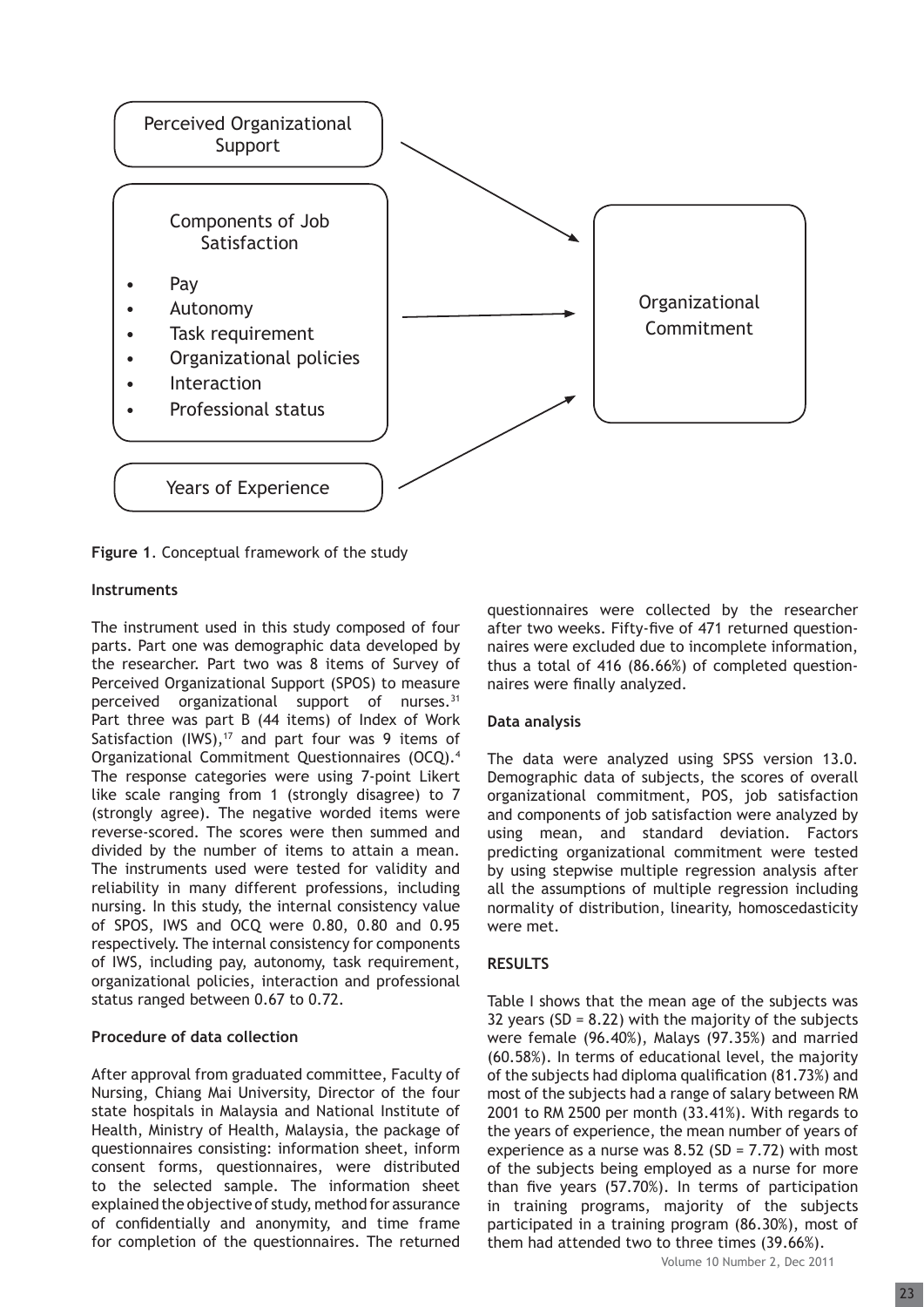| Characteristics of the subjects                                                                                                                                                  | n                            | %                                       |
|----------------------------------------------------------------------------------------------------------------------------------------------------------------------------------|------------------------------|-----------------------------------------|
| Age ( = 32.32, SD - 8.22, Range = 21 - 58 years old)<br>21 - 30 years old<br>$31 - 40$ years old<br>41 - 50 years old<br>51 and above                                            | 223<br>137<br>33<br>23       | 53.60<br>32.93<br>7.93<br>5.54          |
| Gender<br>Female<br>Male                                                                                                                                                         | 401<br>15                    | 96.40<br>3.60                           |
| Race<br>Malays<br>Chinese<br>Indian                                                                                                                                              | 405<br>2<br>9                | 97.35<br>0.49<br>2.16                   |
| Marital status<br>Single<br>Married<br>Divorced/separated/widowed                                                                                                                | 155<br>252<br>9              | 37.28<br>60.58<br>2.14                  |
| Nursing education<br>Certificate<br>Diploma<br><b>Bachelor Degree</b>                                                                                                            | 44<br>340<br>32              | 10.58<br>81.73<br>7.69                  |
| Salary<br>RM 1500 - RM 2000<br>RM 2001 - RM 2500<br>RM 2501 - RM 3000<br>RM 3001 - RM 3500<br>RM 3501 and more                                                                   | 123<br>139<br>116<br>31<br>7 | 29.57<br>33.41<br>27.88<br>7.45<br>1.69 |
| Years of experience $( = 8.52, SD = 7.72,$<br>Range = $.50 - 35.33$ )<br>6 months - 5 years<br>$5.01 - 10$ years<br>$10.01 - 15$ years<br>15.01 - 20 years<br>More than 20 years | 176<br>111<br>66<br>29<br>34 | 42.30<br>26.68<br>15.87<br>6.97<br>8.18 |
| Participation in training programs<br>Yes<br>No                                                                                                                                  | 359<br>57                    | 86.30<br>13.70                          |

Table II depicts the overall score of organizational commitment of the subjects ranged from 14 to 63  $(= 4.97, SD = 1.20, Range = 1.56 - 7.00)$  with approximately 48.80% of the subjects had a high level of organizational commitment, 44.23% of the subjects had a moderate level of organizational commitment and 6.97% of the subjects had a low level of organizational commitment.

| Variable                                                               | Level of OC             | n                | %                      |
|------------------------------------------------------------------------|-------------------------|------------------|------------------------|
| Overall score of OC<br>$1.00 - 3.00$<br>$3.01 - 5.00$<br>$5.01 - 7.00$ | Low<br>Moderate<br>High | 29<br>184<br>203 | 6.97<br>44.23<br>48.80 |

**Table II.** Number and percentage of nurses sample classified by levels of organizational commitment (n=416)

Table III showed the mean score for perceived organizational support was 4.61 (SD =  $0.92$ ) with the range of score from 2 to 7 and the overall job satisfaction was  $3.92$  (SD = 0.50) with the range of score from

2.39 to 5.84. Of the six dimensions of job satisfaction, professional status had the highest mean score, 4.95 (SD = 0.83), followed by interaction  $(\overline{X}$ = 4.31, SD = 0.78), autonomy ( $\bar{X}$ = 4.12, SD = 0.68), organizational policies ( = 3.85, SD = 0.76), task requirement  $(\overline{X}$ = 3.37,  $SD = 0.72$ ) and pay with the lowest mean score  $(\overline{X}$ = 3.23, SD = 0.97), and years of working as a nurse  $(\overline{X} = 8.52, SD = 7.72).$ 

| <b>Variables</b>                                                                                                                                                                                                                                | Range           | X                                                                    | <b>SD</b>                                                    |
|-------------------------------------------------------------------------------------------------------------------------------------------------------------------------------------------------------------------------------------------------|-----------------|----------------------------------------------------------------------|--------------------------------------------------------------|
| <b>POS</b><br>Sub dimensions of job satisfaction<br>Pay<br>Autonomy<br><b>Task Requirement</b><br>Organizational Policies<br>Interaction<br>Professional status<br>Total score of job satisfaction<br>Years of working experience as a<br>nurse | $2 - 7$<br>1.00 | 4.61<br>3.23<br>4.12<br>3.37<br>3.85<br>4.31<br>4.95<br>3.92<br>8.52 | .92<br>.97<br>.68<br>.72<br>.76<br>.78<br>.83<br>.50<br>7.72 |

**Table III.** Mean, standard deviation (SD) and range of the factors predicting organizational commitment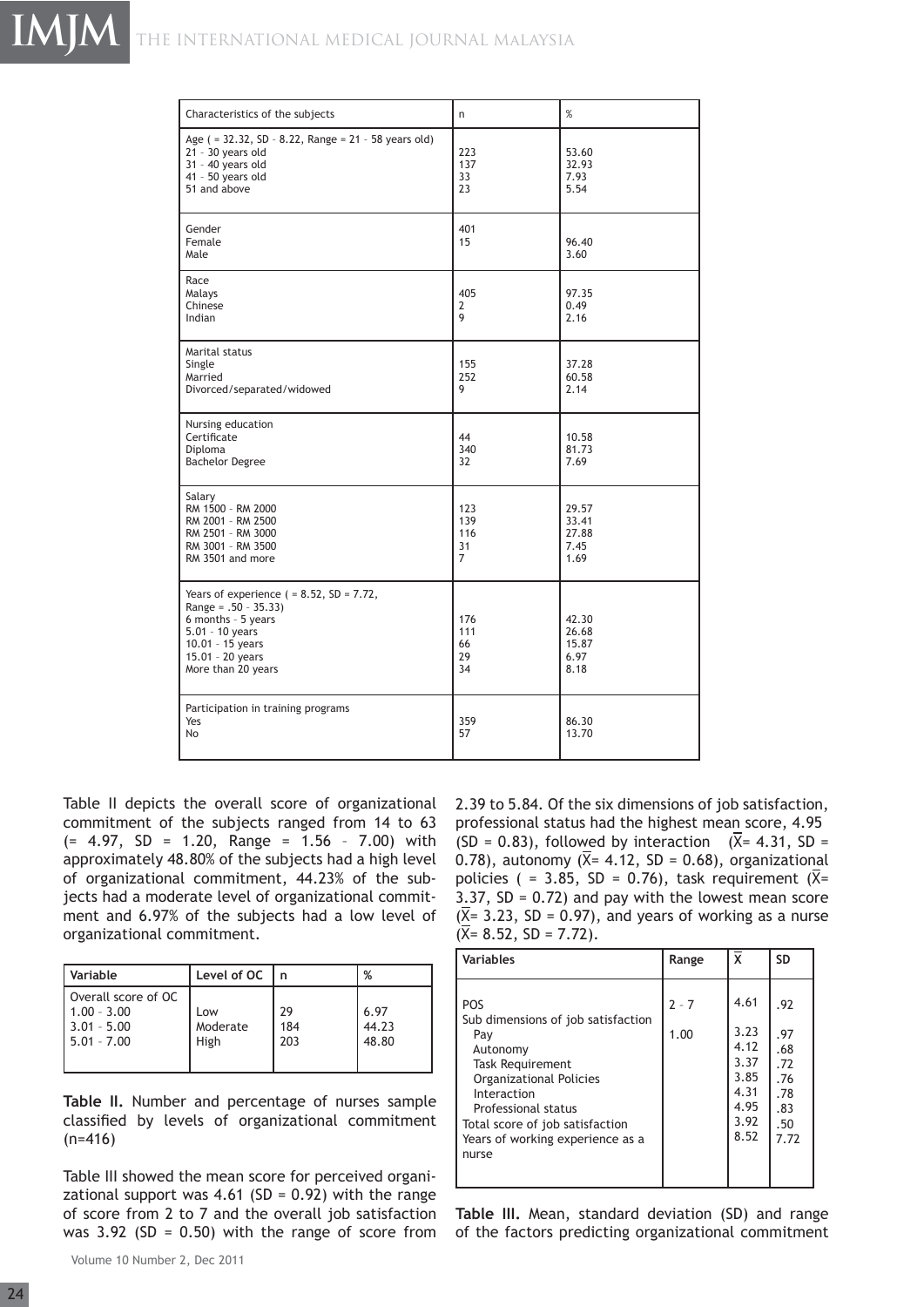As presented in Table IV, five factors were significantly predicting organizational commitment. Beta values showed professional status had a strongest predictive power ( $\beta$  = 0.52,  $p \le 0.01$ ), followed by autonomy  $(\beta = 0.17, p < 0.01)$ , interaction  $(\beta = 0.13, p < 0.05)$ , task requirement ( $\beta$ = 0.11,  $p$  < 0.05), and year of working as a nurse ( $\beta$  = 0.09, p < 0.05). Overall, all predictors could explain 33% of variability in the organizational commitment among nurses in state hospitals.

| <b>Variables</b>                                                                                                   | В                                    | ß                                    | <b>SE</b>                            |                                       | р                                                     |
|--------------------------------------------------------------------------------------------------------------------|--------------------------------------|--------------------------------------|--------------------------------------|---------------------------------------|-------------------------------------------------------|
| Professional status<br>Autonomy<br>Interaction<br>Task requirement<br>Years of working<br>experience as a<br>nurse | 0.76<br>0.29<br>0.20<br>0.18<br>0.01 | 0.52<br>0.17<br>0.13<br>0.11<br>0.09 | 0.05<br>0.08<br>0.07<br>0.07<br>0.01 | 12.47<br>3.90<br>2.89<br>2.36<br>2.24 | $0.00**$<br>$0.00**$<br>$0.00*$<br>$0.02*$<br>$0.03*$ |

 $R = 0.56$ ,  $R^2 = 0.33$ , Adjusted  $R^2 = 0.32$ ,  $F = 40.43$ ,  $p^2$  < .05,  $p^*$ < .01

**Table IV.** Multiple regression analysis of the factors predicting organizational commitment (n=416)

# **DISCUSSION**

The first objective of this study was to determine the level of organizational commitment among nurses in state hospitals. The results indicated that nearly half of the subjects reported high organizational commitment. This means that their degree of loyalty to their hospitals is quite strong, which gives sufficient belief to say that if they find a good offer elsewhere they will not leave their hospitals. There are many possible explanations that can be employed to explain this finding.

Firstly, the four state hospitals have been accredited by Malaysian Society for Quality in Health (MSQH) which is the national accrediting body for healthcare facilities and services in Malaysia.<sup>32</sup> This showed that the state hospitals have met the accreditation standard and are well recognized, therefore, nurses who work in this hospital should be proud to be part of the organizations which may lead to the high level of organizational commitment.The data revealed that nearly half of the subjects (45.67%) reported that they were glad that they were chosen by their current hospitals to work  $(X= 5.12, SD= 1.51;$ Appendix A), 44.47% of the subjects stated that their current hospital is the best of all possible organizations for them  $(X = 5.10, SD = 1.40;$  Appendix A), and they were proud to tell others that they are part of the organization  $(X= 5.06, SD= 1.43;$  Appendix A). Secondly, the benefits, including pension benefits, annual leave, maternity leave, housing loan, car loan and medical benefits were provided by the organization to the nurses. In the situation of economic crisis as well as the increasing of medical

| <b>Statements</b>                                                                                                                           | $\bar{\mathsf{x}}$ | <b>SD</b> | Low<br>$(\%)$ | Moderate<br>(%) | High<br>(%) |
|---------------------------------------------------------------------------------------------------------------------------------------------|--------------------|-----------|---------------|-----------------|-------------|
| I willing to put in a great deal of<br>bevond<br>effort<br>that<br>normally<br>expected in order to help this<br>organization be successful | 5.08               | 1.37      | 13.95         | 46.63           | 39.42       |
| I talk up this organization to my<br>friends as a great organization to<br>work for.                                                        | 4.86               | 1.51      | 24.28         | 38.22           | 37.50       |
| I would accept almost any type of<br>job assignment in order to keep<br>working for this organization.                                      | 4.78               | 1.45      | 22.36         | 45.19           | 32.45       |
| I find that my values and the organi-<br>zation's values are very similar.                                                                  | 4.55               | 1.42      | 27.64         | 45.67           | 26.69       |
| I am proud to tell others that I am<br>part of this organization.                                                                           | 5.06               | 1.43      | 16 35         | 41 83           | 41 82       |
| This organization really inspires the<br>very best in me in the way of job<br>performance.                                                  | 4.95               | 1.50      | 19 72         | 39.90           | 40.38       |
| I am extremely glad that I chose<br>this organization to work for over<br>others I was considering at the time<br>I joined.                 | 5.12               | 1.51      | 18.99         | 35.34           | 45.67       |
| I really care about the fate of this<br>organization.                                                                                       | 5.09               | 1.40      | 14 90         | 43 75           | 41.35       |
| For me this is the best of all possible<br>organizations for which to work.                                                                 | 5.10               | 1.40      | 16.82         | 38.71           | 44.47       |

expenses, nurses are able to maintain their quality of life with the benefits provided by the government. **Appendix A**: Mean, standard deviation and percentage of each items of OCQ  $(n = 416)$ 

Thirdly, due to the placement of a physician in acute care unit in state hospitals. Most of acute care units in the state hospital have physicians who work around the clock in the unit. This creates a less stressful situation to nurses because there are physicians available all the time for consultation in any emergency situation. Fourth reason is the working culture in the hospitals. As Malaysia still strongly preserves with Asian cultures, which uphold the core values of shared values and community orientation, as opposed to the Western values that promote active competitiveness and individualism.33

Likewise, in state hospitals, the value is upheld by most healthcare providers. The nurses have a tendency to help each other whenever necessary whereby others' needs or team needs are put before individual needs compared to the Western, which is more individualism. This value can create strong bonds and encourage teamwork spirit as well as increasing the friendliness, healthy relationship and sense of belonging to the organizations. Healthy relationship is based on trust, mutual respect and open communication.<sup>34</sup> Research suggests that good relationship within and between the groups of nurses will encourage team work and which in turn increases staff commitment and reduced turnover.<sup>15</sup> Therefore, nurses who experience a good relationship with others will report high organizational commitment. Lastly, it is due to the marital status of the subjects. Our data revealed that the majority of the subjects were married (60.58%). Married nurses have greater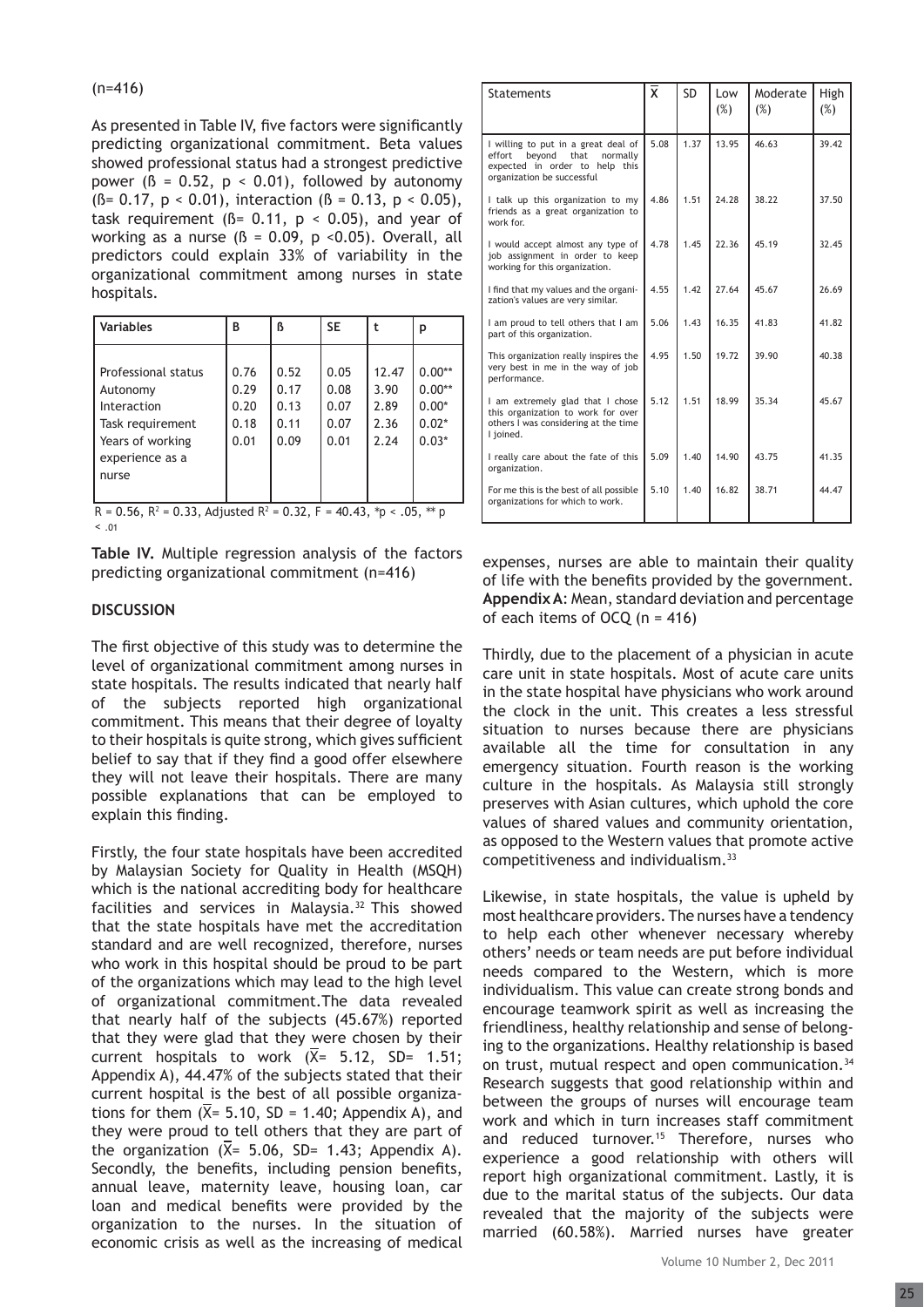financial burdens and family responsibilities than unmarried nurses. Leaving their current organization may interfere with their family life. Therefore, married nurses tend to report a high level of organizational commitment as some studies found that marital status has a positive relationship with organizational commitment.<sup>15, 35</sup>

Second objective of the study was to identify a set of variables that predict organizational commitment among nurses in state hospitals. Based on the literature, the examined predictors of organizational commitment included perceived organizational support, components of job satisfaction (pay, autonomy, interaction, organizational policies, task requirement and professional status) and years of experience. The finding indicates that professional status, autonomy, interaction, task requirement and years of experience could predict the organizational commitment. Overall, it implies that these five predictors explain 33% of the total variance in the organizational commitment. The other 67% of variability of organizational commitment can be explained by other factors which were not explored in this study. These results are consistent with previous studies that show that some of the components of job satisfaction and years of experience were influential in explaining organizational commitment among nurses.<sup>9,11,14,22,23,36,37</sup> Professional status was the strongest predictor of organizational commitment ( $\beta$  = 0.52,  $p$  < 0.01). This showed that nurses who were satisfied with their professional status were committed to their organizations. This finding was consistent with a study of Jernigan and colleague.<sup>37</sup> The finding suggested that if nurses and nursing care in the hospitals were appreciated by others, especially patients, relatives, physicians and other healthcare providers, nurses may feel that they are treated as important persons in the hospitals. Therefore, they are more likely to be satisfied with the professional status and will not leave their organizations as found in a study, reported nurses who were highly satisfied with their professional status tend to be highly committed to their organizations. $11,37$ 

Autonomy was the second predictor of organizational commitment ( $\beta$  = 0.17, p < 0.01). Nurses who were satisfied with their autonomy were highly committed to their organizations. This result was congruent with two others studies that found that job autonomy was significant predictor of affective commitment.  $36,37$ Nurses who had adequate responsibility, being trusted to carry out their tasks, can take control over their work activities and had authority to make decisions to provide nursing care will be satisfied with their autonomy. These will create a sense of achievement and more importantly, a sense of belonging which will increase the level of commitment towards their current hospitals as studies reported that nurses who were satisfied with their autonomy were highly committed to their organizations.<sup>11,36</sup>

Volume 10 Number 2, Dec 2011 Interaction was the third predictor of organizational commitment ( $\beta$  = 0.13,  $p$  < 0.05). Nurses who were satisfied with the nurse and nurse's interaction and nurse and physician's interaction were committed to their organizations. This finding was consistent with few studies that showed that interaction was positively correlated with organizational commitment.<sup>11,21</sup> Contrary to the finding of a study that indicated that interaction could not predict the organizational commitment.37 Contradiction of the results could be due to the majority of the subjects in this study was from the same age group of 21 to 40 years old (86.53%). This may encourage a positive interaction and a good team work among them, which can create strong bonds and encourage teamwork spirit as well as increasing the affection and sense of belonging to the institution.

Task requirements emerged as the forth predictor of organizational commitment ( $\beta$  = 0.11, p < 0.05). A task requirement refers to the task that must be done as a regular part of the job and organization of work as it relates to the amount of time allotted to patient care and administrative work. This means nurses who have sufficient time to do their regular work and administrative work in the time frame will be committed to their organizations. This result was in accordance to other studies that show that nurses who were satisfied with their task requirement or work it-selfs were found to be committed to their organizations. $11,22,23,38$ However, the finding contradicted to a study who found that task requirement had no relationship to organizational commitment and was not a significant predictor of organizational commitment.<sup>37</sup> This might be due to good delegation of work by nurse managers and lessening the use of paper in most of the documentation in the state hospitals of Malaysia. This will lessen the clerical and paper work of nurses and gives sufficient time for them to provide direct patient care, and discuss patient-care problems with other nursing personnel. Thus, these nurses will perform better in their job, In turn they would be satisfied with their activities that they do on their job and will be committed to their organizations.

Lastly, years of experience emerged as the last predictor of organizational commitment ß= 0.09, p <0.05). Nurses who had long years of experience were reportedly highly committed to their organizations. The predictability of years of experience on organizational commitment in this study was small, but this result is congruent with the concept of Mowday, Porter and Steer that proposed that commitment was developed within an individual by the process of self-reinforcing cycles of attitudes and behaviors that progress on the job and over time strengthen employee's commitment to the organization.39 This showed that the longer nurses work with the organization, the more of sense of belonging which influence the attitudes and behavior to remain in the organization. Despite considerable literature suggesting links between years of experience and organizational commitment, few studies found nurses with longer years of experience were highly committed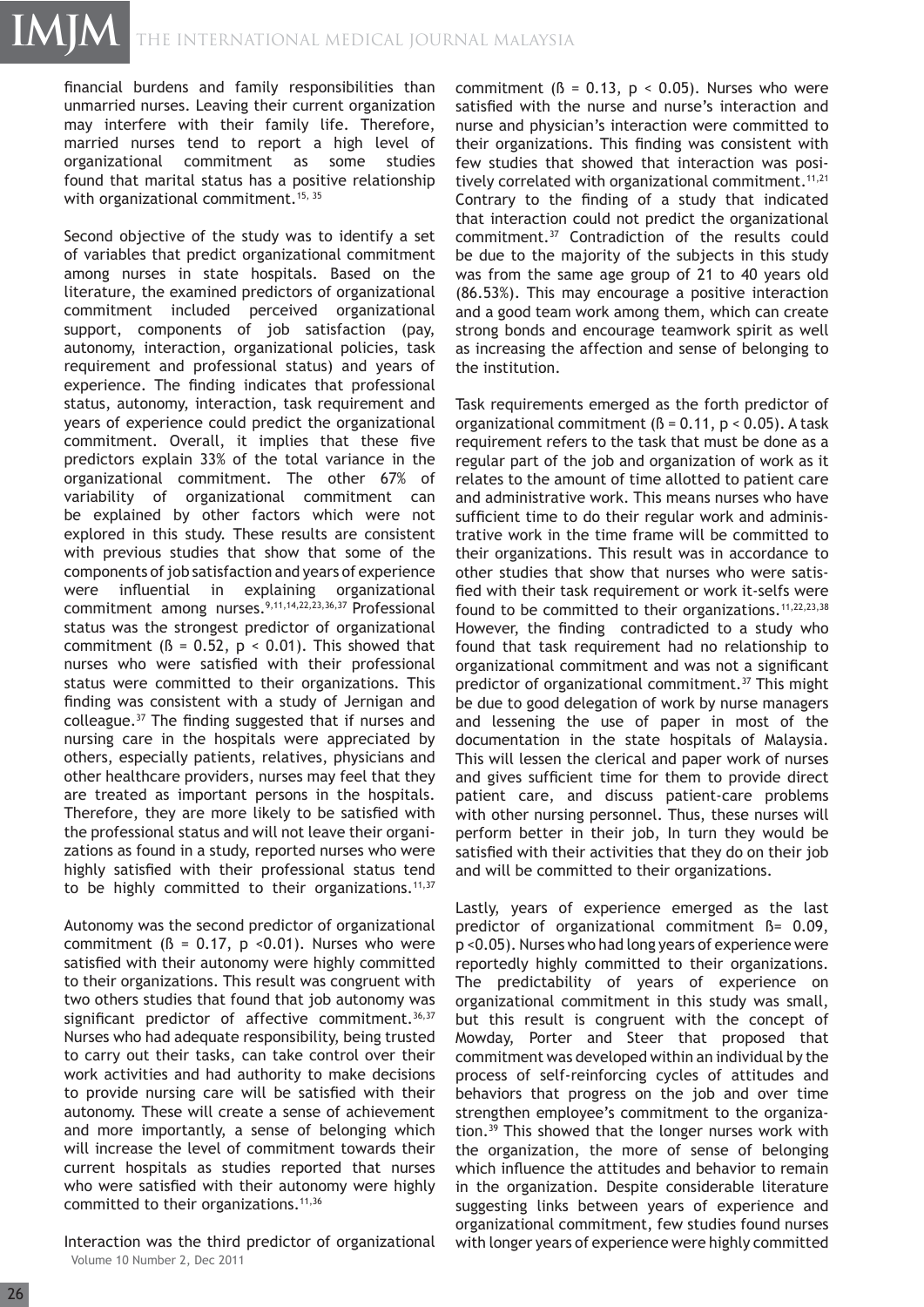to their organizations.  $9,13,14,24$  The positive relationship between years of experience and organizational commitment might be due to the fact that the longer period of working will accumulate to much benefit such as high salary, high increment, more annual leave, good pension plan, bonus and other benefits. In addition, nurses with longer years of experience mostly occupy higher positions, more responsibility, which provides more opportunities for involvement in decision-making and are better integrated into the workplace. Those nurses have a better career ladder which creates a sense of achievement among them. Therefore, they tend to be committed to their organization than those with shorter years of experience.The remaining three variables including POS, organizational policies and pay did not contribute to the prediction of the organizational commitment among nurses in state hospitals of Malaysia. Interestingly, POS and Organizational policy were found positively related to organizational commitment but could not predict the organizational commitment. This may be because POS and organizational policies have a strong correlation with other predictors and of it shared variance with other predictor variables. Furthermore, pay was found to have a low correlation with organizational commitment, and therefore, pay could not predict the organizational commitment. This result was in accordance with two previous studies.<sup>22,37</sup> This tends to suggest that high pay does not translate to strong organizational commitment. This result is congruent with the concept of Porter,who proposed that commitment can be influenced by affective rather than economic factors.<sup>6</sup>

# **CONCLUSION**

As the findings of the study show that Malaysian nurses were quite highly committed to their organizations while there was high turnover of nurses in Malaysia, organizational commitment may not be a good indicator for turnover of Malaysian nurses. Furthermore, it needs to be noted that the four selected state hospitals had a low turnover rate, between 1.4 to 2.3% in the year 2010, which may give information that nurses who are working in the studied hospitals obviously tend to be committed to their organization.

Given to the present situation, it is strongly recommended that nursing administrators should consider and maintain those predictors in nursing practice to foster a high level of organizational commitment. Furthermore, hospital and nursing administrators should pay more attention in retaining nurses with long years of experience by providing a good career ladder because these nurses are able to perform well and able to provide quality nursing care and efficiency and effectiveness of the organization will be increased.

#### **Recommendation for future research**

To have a better understanding of organizational commitment and turnover, future studies should take other variables such as leadership style and empowerment into account to find the predictive ability of those variables to organizational commitment and turnover.

#### **Acknowledgements**

We wish to extend our heartfelt gratitude to the Hospital Director of the four selected hospitals for their kindness to give permission prior to this study.

Additional thanks are owed to the nurses in the hospitals for their participation and consent.

#### **REFERENCES**

- 1. Laschinger HKS, Purdy N, Cho J, Almost J. Antecedents and Consequences of Nurse Managers' Perceptions of Organizational Support. Nursing Economics 2006; 24: 20-29.
- 2. Rhoades L, Eisenberger R. Perceived Organizational Support: A Review of the Literature. J Appl Psychol 2002; 87: 698-714.
- 3. Zangaro GA. Organizational Commitment: A Concept Analysis. Nursing Forum 2001; 36: 14-22.
- 4. Mowday RT, Steers RM, Porter LW. The Measurement of Organizational Commitment. J Vocational Behavior 1979; 14: 224-247.
- 5. Meyer JP, Allen NJ. Commitment in the Work place: Theory, Research, and Application. California: Sage Publications, 1997.
- 6. Porter LW, Steers RM, Mowday RT, Boulian PV. Organizational Commitment, Job Satisfaction and Turnover among Psychiatric Technicians. J Appl Psychol 1974; 59: 603- 609.
- 7. Rodwell J, Noblet A, Demir D, Stene P. The Impact of the Work Condition of Allied Health Professionals on Satisfaction, Commitment, and Psychological Distress. Health Care Manage Rev 1990; 34: 273-283.
- 8. Al-Hussaini M. A Study of Nurses' Job Satisfaction: The Relationship to Organizational Commitment, Perceived Organizational Support, Transactional Leadership, Transformational Leadership and Level of Education. Eur J Scientific Res 2008; 22: 286-295.
- 9. Al-Aameri A S. Job Satisfaction and Organizational Commitment for Nurses. Saudi Med J 2000; 21: 531-535.
- 10. Gregory DM, Way CY, LeFort S, Barrett BJ, Parfrey PS. Predictors of Registered Nurses' Organizational Commitment and Intent to Stay. Health Care Manage Rev 2007; 32: 119-127.
- 11. Ingersoll GL, Olsan T, Drew-Cates J, DeVinney BC, Davies J. Nurses' Job

Volume 10 Number 2, Dec 2011